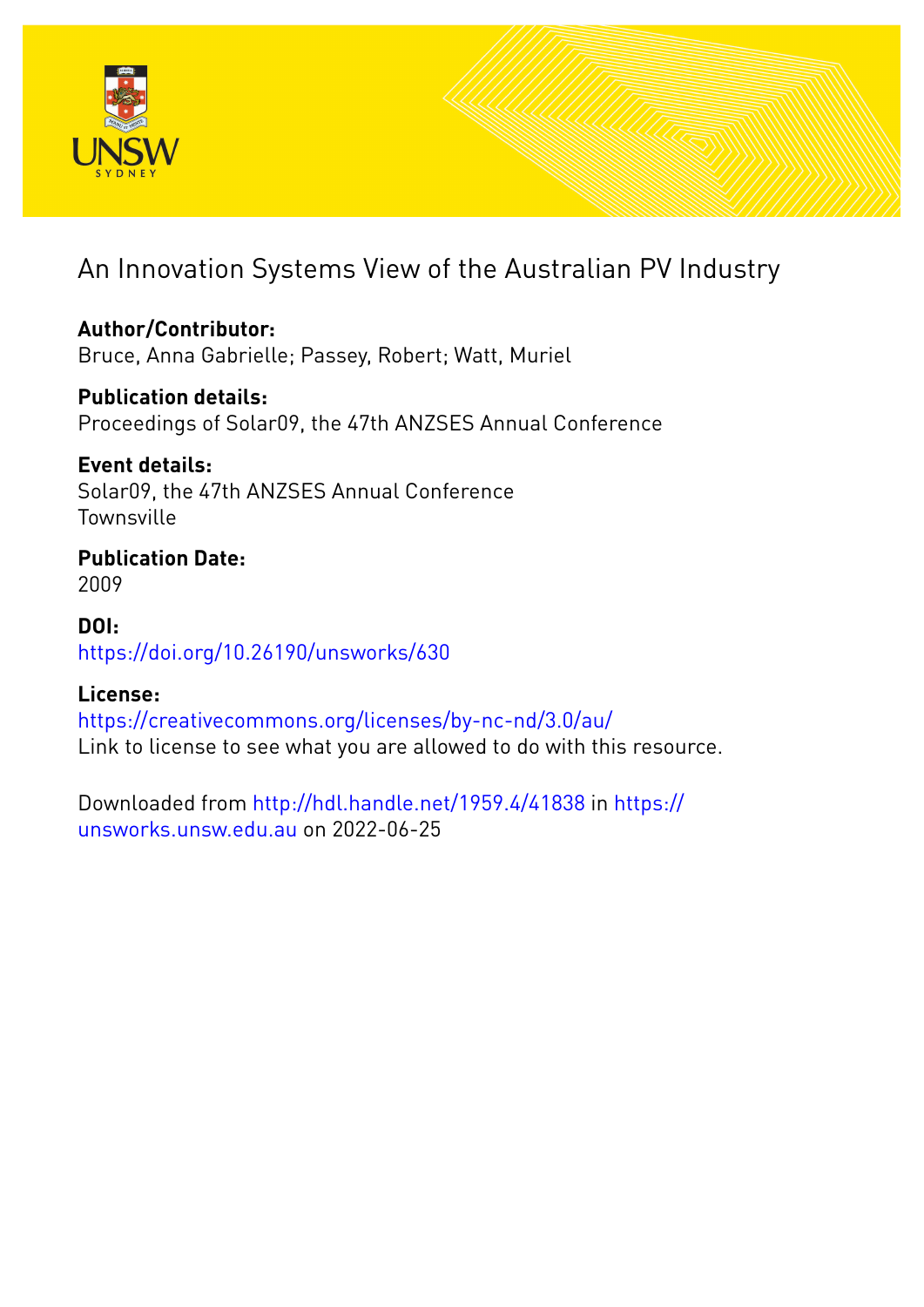## **An Innovation Systems View of the Australian PV Industry**

**Bruce, A <sup>1</sup> , Passey, R. 2 and Watt, M.E. 3**  <sup>1</sup> School of PV  $\&$  Renewable Energy Engineering University of NSW a.bruce@unsw.edu.au

<sup>2</sup> Centre for Energy  $\&$  Environmental Markets University of NSW r.passey@unsw.edu.au

<sup>3</sup> IT Power Australia muriel.watt@itpau.com.au

## **ABSTRACT**

Australia leads the world in some areas of photovoltaic technology development, yet current innovation system limitations have seen local innovation overtaken by more rapid international development, or local product development moving offshore for commercialisation.

Innovation is traditionally viewed as a linear progression through phases of early research, demonstration, commercialisation and market uptake, and this traditional view strongly emphasises the importance of the early phases. The latest thinking on innovation suggests that technological learning occurs not only through R&D, but also through manufacturing and marketing activities and through the interactions of actors within networks. In this paradigm, technology diffusion, as well as invention and adoption, plays a role in determining the direction of technological change. Organisational change and institutional change, which are critical in determining which technologies become established, are considered to be as important as technical change.

This paper proposes the use of an innovation systems framework to assess the characteristics of the Australian PV innovation system, such as the type and number of actors, their linkages, and the resources available to them. Where much of the past support for the PV industry in Australia has been directed towards early research or market development, this research will provide information that could enable the design of policies that better facilitate innovation throughout the value chain and thus improve the impact of future policies on innovation.

## *Keywords: Photovoltaics, Industry development, Innovation, Policy, Australia.*

## **MOTIVATION**

In 1995, Australia was the 4th largest market in the world for photovoltaic (PV) modules (2 MW), behind Japan (12.2 MW), the US (9 MW) and Germany (5.3 MW), comprising about 13% of the total market in IEA countries (IEA PVPS, 2008). By 2007, Australia's market had decreased to 0.5% of the total market in IEA countries (*ibid.*). In 1998, Australia was the fourth largest manufacturer of PV cells, behind the US, Japan and France, producing 7% of the cells made in IEA countries (IEA PVPS Task 1, 1999). By 2007, Australian cell production was 1.5% of IEA country production (IEA PVPS, 2008) and 1.3% of global production (Hirshman *et al.*, 2007) and in 2009, BP solar, Australia's only remaining solar cell manufacturer, announced the closure of its Sydney factory.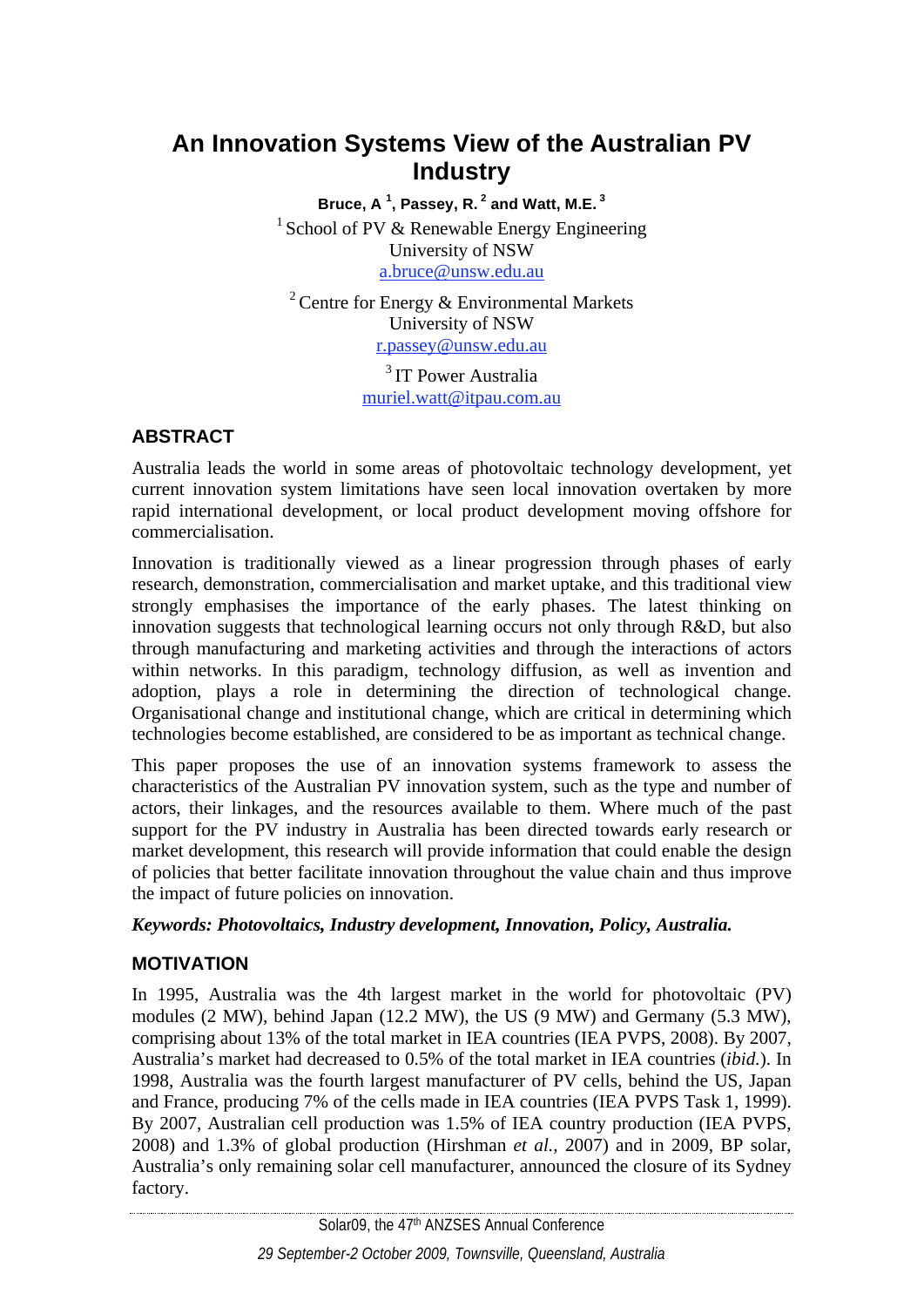While Australia retains leadership in some aspects of PV R&D and in off-grid applications, we have become less significant as manufacturers and exporters of photovoltaic products and have not played a major role in development of the new gridconnected markets. Developed countries usually access export markets and compete with imports on the basis of technological leadership, rather than low cost production, and Australia appears to be forfeiting a rare opportunity to develop such technological leadership in the PV industry; one that boasts rapidly growing global markets and large job creation potential, as well as the potential to address greenhouse emissions and energy security issues.

In order to capitalise on the advantages Australia currently has in the photovoltaics industry, the Australian PV Association (APVA) has identified the need for a coherent PV strategy for Australia (Watt *et al.*, 2008) and identifies eight aspects of the industry that need to be coordinated: R&D, manufacturing, grid-connected market, off-grid market, exports, regulations & standards, education & training, and public awareness and information. The purpose of this paper is to demonstrate that an innovation systems approach could be used to inform such a coherent strategy. As a starting point for a detailed study of Australia's PV innovation system, this paper will also identify areas where the innovation system appears to be working well or poorly and identify gaps in the current understanding of this innovation system that warrant exploration in such a study.

## **BACKGROUND: INNOVATION SYSTEMS**

 $\overline{a}$ 

Innovation studies have traditionally focussed on the measurement of innovation via empirical indicators such as patent registration and R&D expenditure, but these types of studies have done little to explain how or why innovation occurs. The 'innovation systems' approach, despite being relatively new, has become the accepted theoretical basis for a more detailed understanding of innovation and has been used extensively by the OECD (1999, 2002).

The innovation systems approach emerged with the publication of works by Lundvall (1992) and Edquist (1997), who view innovations as 'new creations of economic significance', which may be of various kinds, including technological, organisational<sup>1</sup> or institutional.<sup>2</sup> It is a systems-based approach, where innovations emerge in an evolutionary and path-dependent manner from networks of actors.

Technological innovation occurs through R&D (learning by searching), but both technological and organisational innovation can also occur through manufacturing and deployment activities (learning by doing (Arrow, 1962)) and the interactions of actors within markets and networks (learning by interacting (Lundvall, 1992)). Institutional innovation can be economic, political and social and can influence market operation, connectivity and information flows, resource allocation and incentives to invest and innovate. In this paradigm, technology diffusion, as well as invention plays a role in determining the direction of technological change. Thus, organisational and institutional innovation, which are critical in determining which technologies are able to be established (Dosi, 1982), are considered to be as important as technological innovation.

<sup>&</sup>lt;sup>1</sup> Organisational innovations are non-technical improvements within a company, e.g. in the organisation of production, sales, after-sales service, inventory, investment, information collection etc. 2

Institutions are defined as laws, rules and social or business norms which govern the behaviour of and relations between individuals or groups example and the set of the set of the set of the set of the set of the set of the set of the set of the set of the set of the set of the set of the set of the set of the set of the set of the

Solar09, the 47<sup>th</sup> ANZSES Annual Conference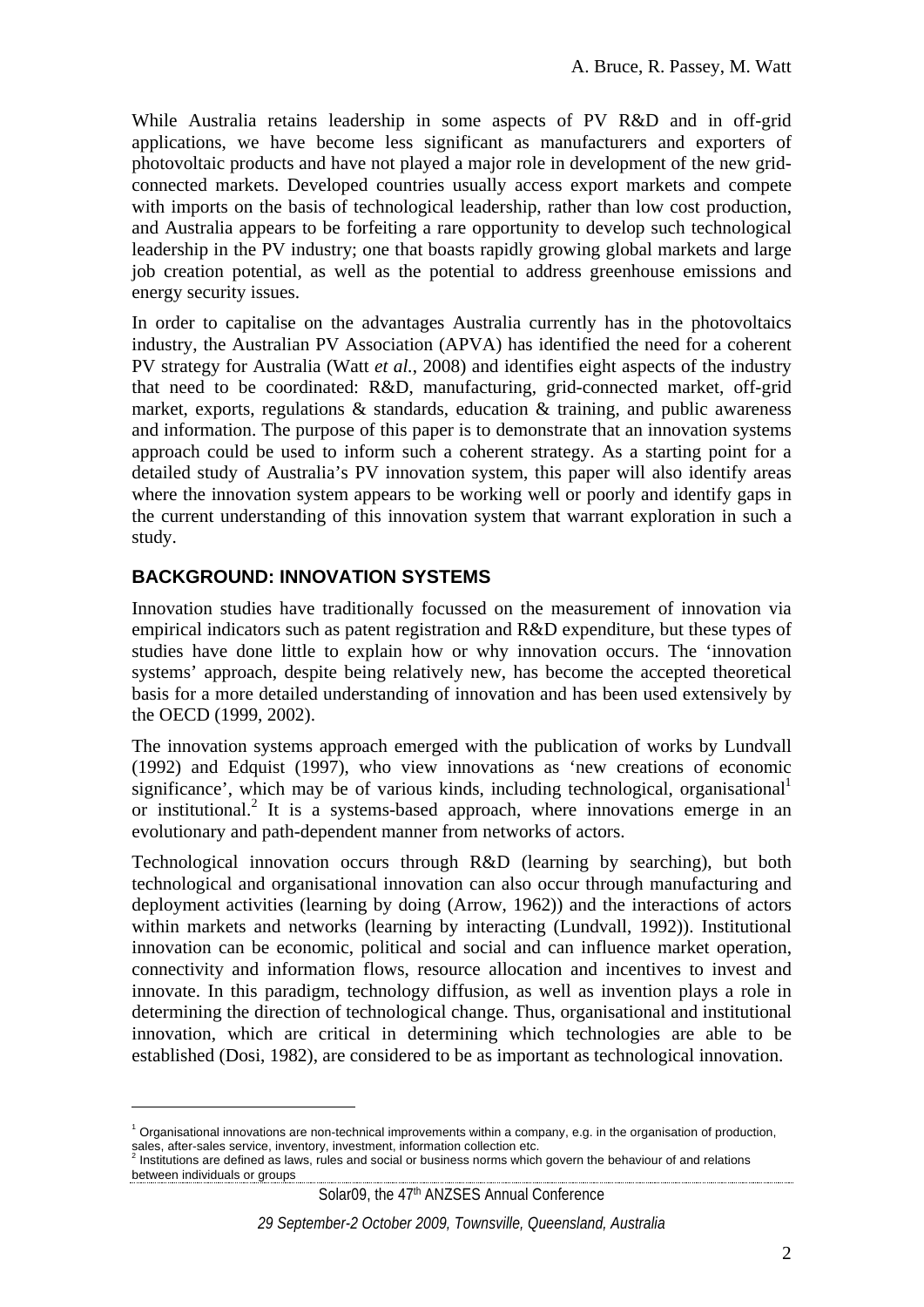The innovation systems approach has been used to examine innovation and compare the performance of national energy sectors (Jacobsson & Bergek, 2004; OECD, 2003). This approach has been found to be useful because policies, institutions and networks are often nationally based. However, a national view is too broad to understand innovation in a particular sector, since sectors often perform differently within a single country. A sectoral innovation systems approach has been applied to the photovoltaics or wind sectors in some Northern European countries (Jacobsson *et al.*, 2002). The UK government has sponsored the only detailed national study of innovation systems across a range of RE technologies. This study was commissioned to inform policy that would encourage innovation in the industry (Foxon *et al.*, 2005). In Australia, researchers have carried out seven sectoral studies of innovation systems, including a study relevant to PV (Balaguer & Marinova, 2006). However, this study was limited primarily to solar cell manufacture.

In order to identify the opportunities for innovation throughout the value chain, a more comprehensive study is required. The authors propose to carry out such a study, which would map out and assess the actors, networks and institutions, as well as their interactions, and so enable the identification of appropriate policy measures to capitalise on the potential of Australia's renewable energy industry. A parallel assessment of innovation systems in the other RE industries will also allow us to systematically compare RE industries and identify areas where Australia has competitive advantages.

## **ASSESSING THE PERFORMANCE OF INNOVATION SYSTEMS**

Countries may have different goals that they hope to achieve through the development of a PV industry, such as job creation, export income, greenhouse gas reductions or energy security, and may therefore measure success in terms of their achievement. In Australia, goals include the creation of IP through R&D and development of specific market sectors (residential grid and off-grid) as part of wider greenhouse gas reduction policies. Nevertheless, activity throughout the value chain is required to fulfil many of the functions and in order for a national PV innovation system to be self-sustaining. Following the approach adopted by researchers from Chalmers University of Technology in Sweden (Andersson & Jacobsson, 2000; Edquist, 1997; Jacobsson & Bergek, 2004; Jacobsson & Lauber, 2006), the analysis in this paper will be organised around five functions of innovation systems that need to be working well for the technology to become established and the innovation system to grow:

- The creation of knowledge by actors and its exchange in networks
- The provision of investment opportunities and incentives to invest and improve
- The provision of resources to carry out production and innovation activities
- Guidance with respect to the potential of the technology and legitimisation.

## **Knowledge Creation & Exchange in the PV Industry**

Knowledge creation is the central role of innovation systems; it is the basis for competitive advantage and is therefore a measure of overall success. Knowledge is created in innovation systems as actors gain experience (learn by doing), conduct R&D (learn by searching) and through the interactions of actors (learn by interacting).

In the manufacture of PV cells and modules, the ability to compete on cost will be the major determinant of the ability of local industries to survive. Reduced (\$/Wp) costs via either increased efficiency or reduced production costs are therefore the object of most efforts to improve cell and module manufacture and are a good measure of knowledge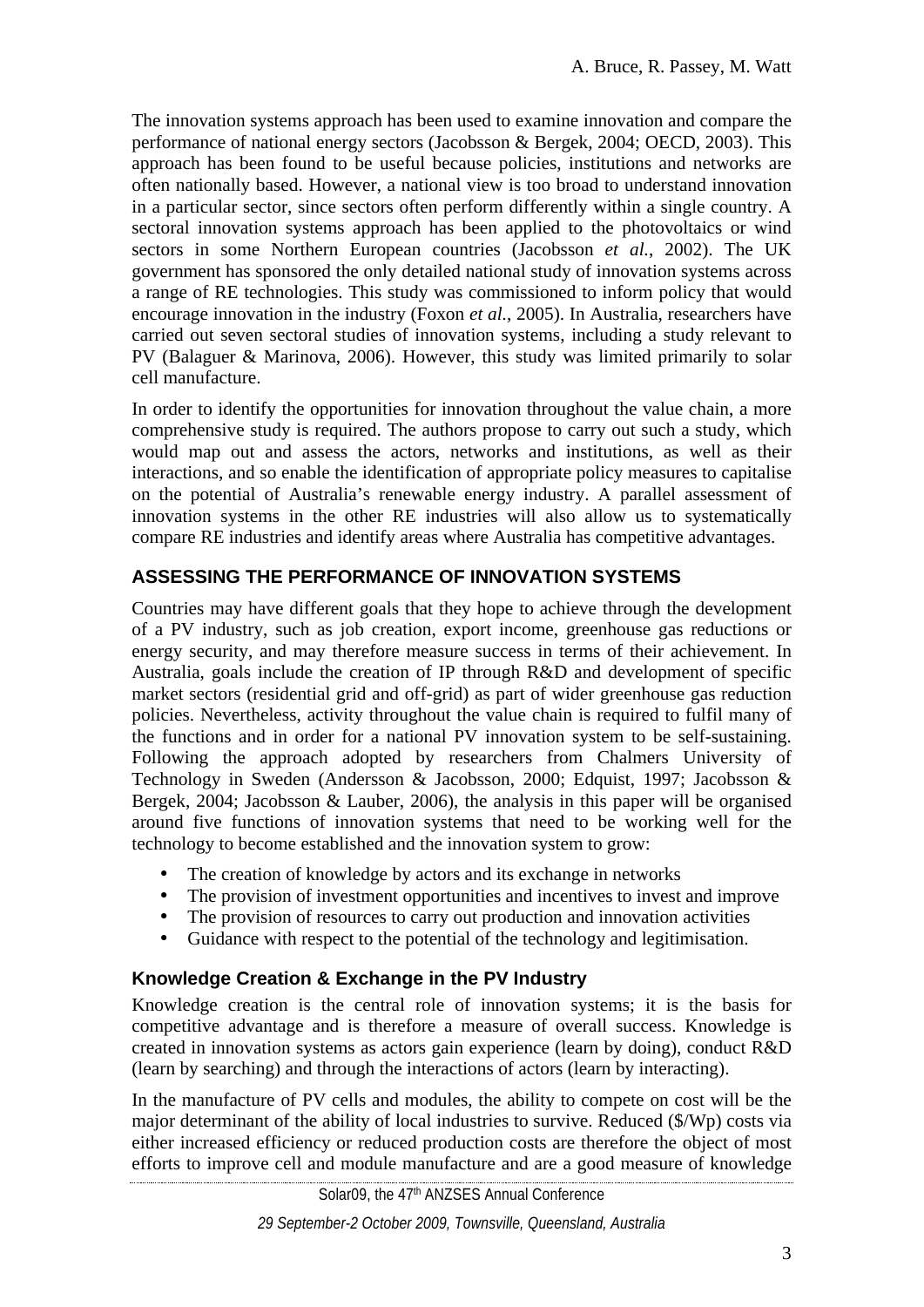creation in the cell and module  $R&D$  and manufacturing sectors<sup>3</sup>. The decrease in the cost of production with accumulated experience can be empirically described by 'learning rates', which have produced fairly reliable predictions of cost reductions in the photovoltaics industry (Masini & Frankl, 2003; Schaeffer *et al.*, 2004; van der Zwaan & Rabl, 2003, 2004), with much of the learning in PV cell production attributed to factors such as scale effects, investments in R&D and interactions with other actors or industries (Nemet, 2006), which all build on previous experience.

Balance of system components (BOS) include all other inputs to PV systems excluding PV modules (i.e. electronics such as inverters and charge regulators, batteries, support structures, wiring, and in this paper will also refer to system integration and installation). Improvements in performance and reliability as well as cost have been a focus of the PV BOS manufacturing and system integration sectors, and have contributed to improved system performance (IEA PVPS Task 2, 2007). The emphasis in the PV industry worldwide has generally been on innovations and cost reduction in cell manufacture. However, in the German PV industry, the rate of price reduction from 1992-2002 for non-inverter PV Balance of Systems (BOS) components (i.e. array supports, cabling and installation) was greater than that for PV modules, which was in turn greater than that for inverters (Schaeffer et al., 2004). More cost reductions occurred via improved installation techniques and organisational learning such as improved business models than in product design and manufacturing.

System rather than module cost is therefore possibly a better measure to compare the extent to which knowledge has accrued in different countries<sup>4</sup>. Cost data would ideally be supplemented by performance ratio data that would capture differences in reliability and efficiency of systems, but there are few good datasets available for this purpose. Prices for small grid-connected systems decreased from 1992-2004 by 35% in Germany, 54% in Japan, 30% in the US and have not changed appreciably in Australia during that time (**Figure 1**).



Figure 1: The evolution of prices for small grid-connected systems in Germany (DEU), Japan (JPN), the US (USA) and Australia (AUS)

 $\overline{a}$ 

Solar09, the 47<sup>th</sup> ANZSES Annual Conference

<sup>&</sup>lt;sup>3</sup> Price does not always follow costs, since there are other factors affecting price, such as marketing and distribution costs, profit margins, subsidies and tax concessions for manufacturers in different locations. 4

Spillovers between national innovation systems will allow price reductions to be passed from one country to another, so not all of the price reductions can be attributed to improvements within the national technological system.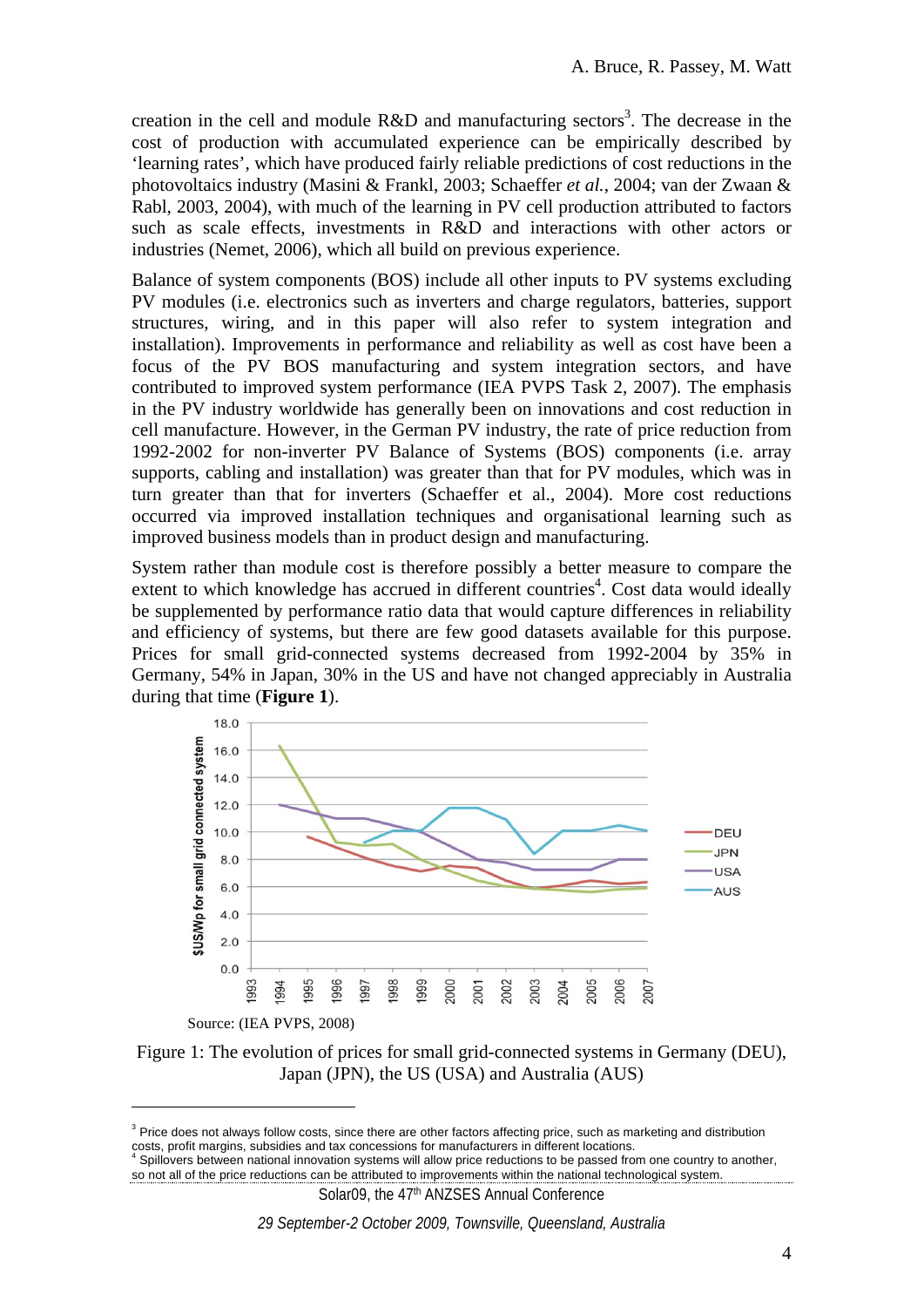This is a fairly clear indication that learning has been more effective in Japan, Germany and the US than in Australia.<sup>5</sup> The next sections will attempt to explain these differences by comparing 'knowledge creation' in Australia with that of other countries. The following sections will then compare the operation of other functions of innovation systems, along the way identifying gaps in our current understanding of Australia's PV innovation system.

#### **Learning by Doing and Scale Efficiencies in the PV Industry**

The cost of delivering a product or service decreases as actors gain experience; 'learning by doing'. Larger markets and therefore greater activity throughout the value chain automatically leads to increased learning by doing and also provides opportunities for economies of scale. New PV cell manufacturing plants are now being built at the 500 MW (Koot, 2008) scale in order to be competitive. While the market for PV cells and modules is international and the size of local markets does not therefore have a significant impact on local learning, local markets do play a role in supporting manufacturing at this scale.

BOS component and system integration markets are more localised due to differences in local electricity networks and building industries, so BOS, system integration and business costs are the source of most of the differences in system prices between countries. Schaeffer *et al.* (2004) found that BOS prices were higher in European countries that had not yet entered large-scale PV diffusion than in countries that had more established markets. They concluded that, although the benefits of experience could spill over, giving late entrants a head start, BOS technology has some specific national attributes and adaptation is required to the local context. Learning by doing and scale are probably the best explanation of the differences observed in system prices between Australia and Germany, Japan and the US. Market expansion in Australia would therefore be likely to bring significant improvements in the cost and also the performance and quality of BOS components, efficient business models and PV systems.

Some questions that an innovation systems study could address in relation to learning by doing and scale include:

- What size would the market need to be to enable manufacture of PV cells or BOS components at a competitive scale in Australia?
- What opportunities do new thin film technologies offer?
- What are the sources of high system prices in Australia? Could different distribution and retail models and scale efficiencies have an impact?
- Have emerging business models such as bulk installations improved PV system prices in Australia?
- What is the quality of PV installations n Australia? Has it changed with market growth and novel business models?

#### **Learning by Searching in the PV Industry**

 $\overline{a}$ 

Nelson & Winter (1982) and Dosi (1988) have interpreted R&D activities as 'learning by searching', whereby enterprises look for new technological options, test them and generate new knowledge in particular directions. For PV cell manufacture, much of the R&D and most of the innovative technology was at least initially developed in publicly

<sup>&</sup>lt;sup>5</sup> It should be noted that prices started from a lower base in Germany, reducing opportunities for price reductions and that in the last few years, module prices in Germany have increased, due to huge market growth and module shortages, which resulted in an artificially high price.<br>
and the contract of the contract of the contract of the contract of the contract of the contract of the contract of the contract of the contract of the contract of the contrac

Solar09, the 47<sup>th</sup> ANZSES Annual Conference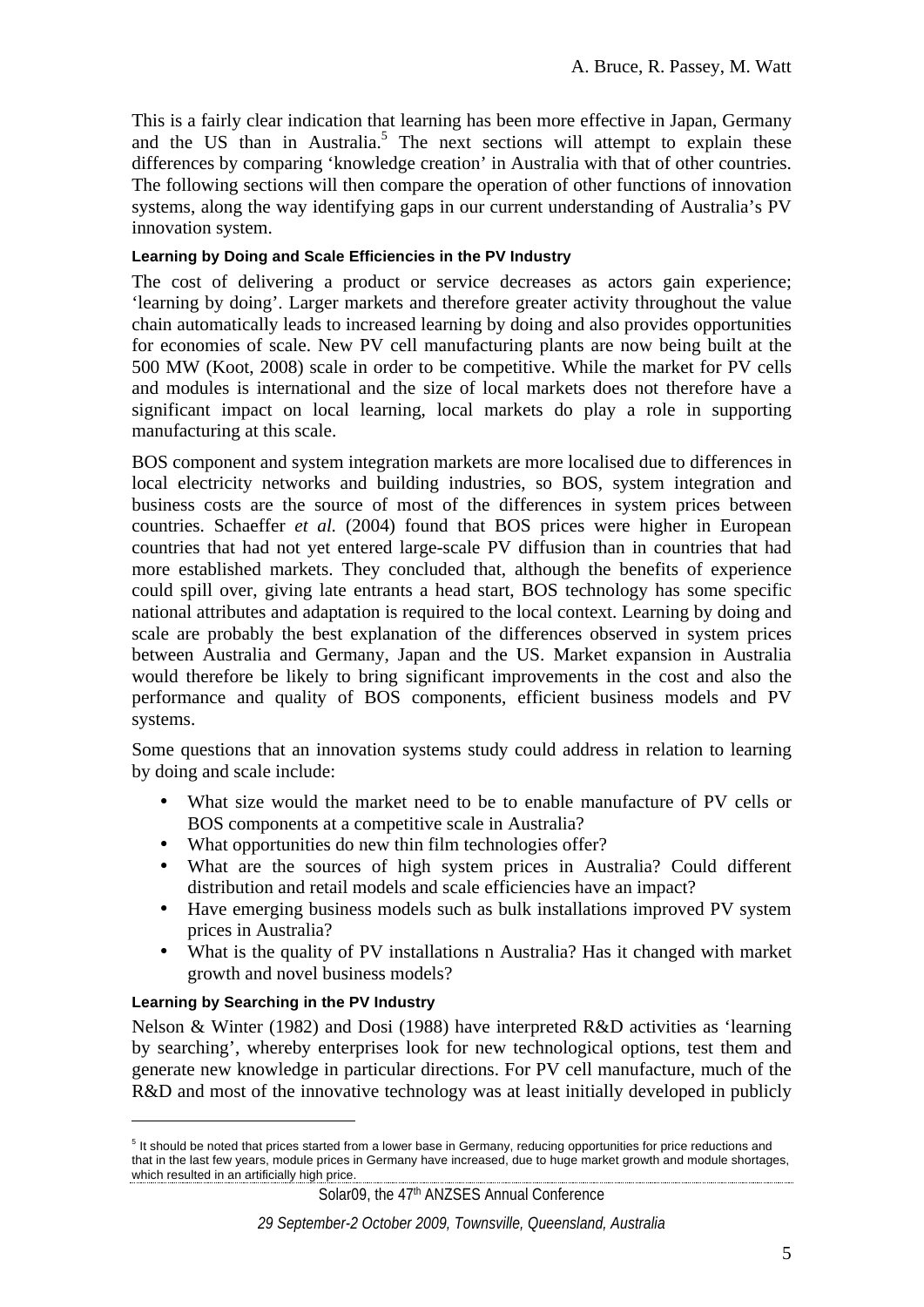funded research institutes or universities (Surek, 2003), so linkages with these actors is expected to be of prime importance to manufacturers, especially to new entrants. Australia's world leading PV research groups are therefore likely to be an important factor in attracting investment in manufacturing to the country and in contributing to subsequent competitiveness, especially since access to this public R&D could favour locally based over foreign based companies.

Australia has not been able to utilise local R&D in local companies in recent decades. BP Solar's manufacturing plant did not use local R&D at all, while other IP developed at the University of NSW has gone overseas. In order to take advantage of government R&D spending, good interactions between R&D organisations and manufacturers are needed. University-industry network formation has been encouraged by tying funding to collaborations, as well as innovative arrangements for sharing public funding, facilities, and intellectual property in Germany, Japan and the US (Balaguer & Marinova, 2006). In Australia, conversely, the commercialisation of technology has occurred mainly through licensing, since government funding has been focused on university research. Commercialisation has been hampered by high transaction costs in IP transfers, concerns over the transparency of government funded research, and lack of funding for the development and commercialisation phases (Watt, 2003). An innovation system study could investigate what policies would best facilitate commercialisation of Australian IP.

As well as directly creating new knowledge in research institutes and universities, government R&D funding has the potential to promote private investment in R&D. Private investments in Japan (Watanabe et al., 2000) and the US (Surek, 2003) have been shown to mirror those of the government, especially when government support rapidly increased or decreased. Although Australia's R&D budget is smaller than those of the US, Japan or Germany, it could still be used to foster private sector investments in Australia, if suitable support structures are developed.

R&D support also tends to influence the direction of search. For instance, in Germany, private investments in amorphous silicon R&D followed government funding (Jacobsson *et al.*, 2002) and companies invested in BIPV R&D after a number of BIPV demonstrations. Public funding of PV device R&D is well established in Australia, but BOS and systems R&D tends to be undertaken on a small scale in the private sector. Given the number of industries involved at the applications end of the PV chain, public funding for applications based R&D could result in a significant increase in private sector R&D activity and hence to the development of IP and products suited to Australia locations, and to markets with similar characteristics. An innovation systems study could investigate the extent to which systems integrators and BOS manufacturers are investing in R&D and innovating, and what policies would best support further improvements.

#### **Learning by Interacting in the PV Industry**

Learning occurs when actors interact with other organisations, whether through market interactions with suppliers or customers, or through cooperation with other actors such as research institutes, industry associations or competitors. Interactive learning gives actors access to the technology possessed by others, and the sharing of technology provides opportunities for new knowledge creation, as existing knowledge is reinterpreted and combined in different ways. The entry of new actors in response to growing markets can therefore increase the opportunities for learning.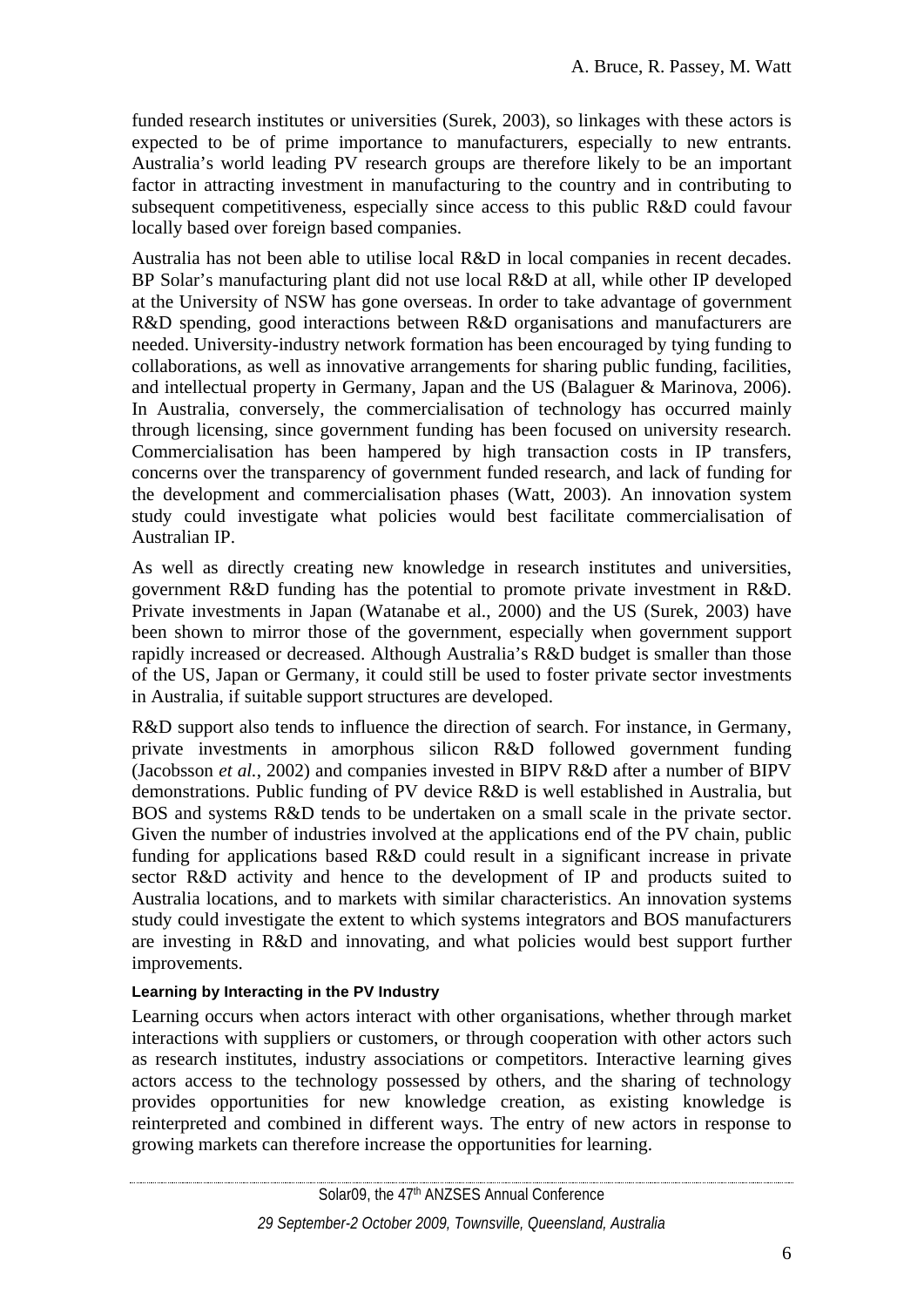Networks between companies, customers and suppliers in close proximity (clusters) are likely to involve more frequent and face-to-face interactions, which enhance learning benefits and attract more actors. The US manufacturers ASE Americas, Evergreen Solar and Ascension Solar, for example are located in Boston, close to Massachusetts Institute of Technology. In Germany, many companies in the PV value chain (including equipment manufacturers) and the Fraunhofer Institute for Solar Energy are clustered around the central-east of the country where capital investment subsidies are provided. Suppliers of materials for making solar cells: silicon feedstock, ingots, wafers, metal pastes; modules: encapsulation materials, glass, metal frames; as well as equipment manufacturers have also emerged in Japan to supply cell manufacturers (Ikki et al., 2004). These clusters increase the potential for profitability, since transactions may be realised more quickly and at lower cost, while R&D cooperation and learning opportunities are also increased. Vertical integration can intensify interactions and reduce transaction costs between parts of the value chain. As PV costs decrease, more benefits can be gained by vertical integration, so the opportunities available in Australia are worth examining (Fath, 2009).

Learning by interacting can also occur via technological spillovers between different industries. Photovoltaics manufacture is closely related to microelectronics semiconductor technology. Much of the equipment, materials and many of the techniques used for standard silicon solar cell manufacturing are similar to those used in the microelectronics industry (Green, 2000), although as the photovoltaics industry matures, more technologies that are specific to the industry are being developed and the spillovers from that industry are becoming less important. The technological proximity of PV to the semiconductor industry has given Japan a technological advantage, enabled access to the supply chains of existing industries, and encouraged the government to see its strategic value in terms of inter-industry spillovers (Nagamatsu et al., 2006). Progress in other industries is also of relevance to the PV industry and spillovers may be obtained. For example, conductive metal pastes used for solar cells are also used for car rear windows. Lamination materials used in glass have formed the basis of the development of materials for PV module encapsulation. Countries with existing chemical, metals, semiconductor, glass and manufacturing industries are therefore likely to offer more opportunities for cell manufacturers to benefit from spillovers.

Australia has many of the key raw materials and expertise necessary, but lacks the advantages already gained in other countries through clusters of support industries. An innovation systems study for Australia would need to examine these issues and also to assess the potential advantages in establishing clusters based on the best new technologies, thus overtaking those countries locked into old and less efficient processes.

Learning may also occur through interactions with customers or downstream parts of the value chain. Manufacturers in Japan have standardised and mass-produced elements of residential grid-connected and BIPV systems via interactions with the construction industry (Balaguer & Marinova, 2006). In Germany, architects and project managers have also been involved in the development of BIPV products. In both countries, downstream interactions have enabled companies to access the marketing channels of existing industries. There has historically been much less effort to identify the importance of these types of interactions than those between research organisations and cell manufacturers. Non-technology spillovers from other sectors, such as deployment models and financing may also prove useful. Australia's current capabilities need to be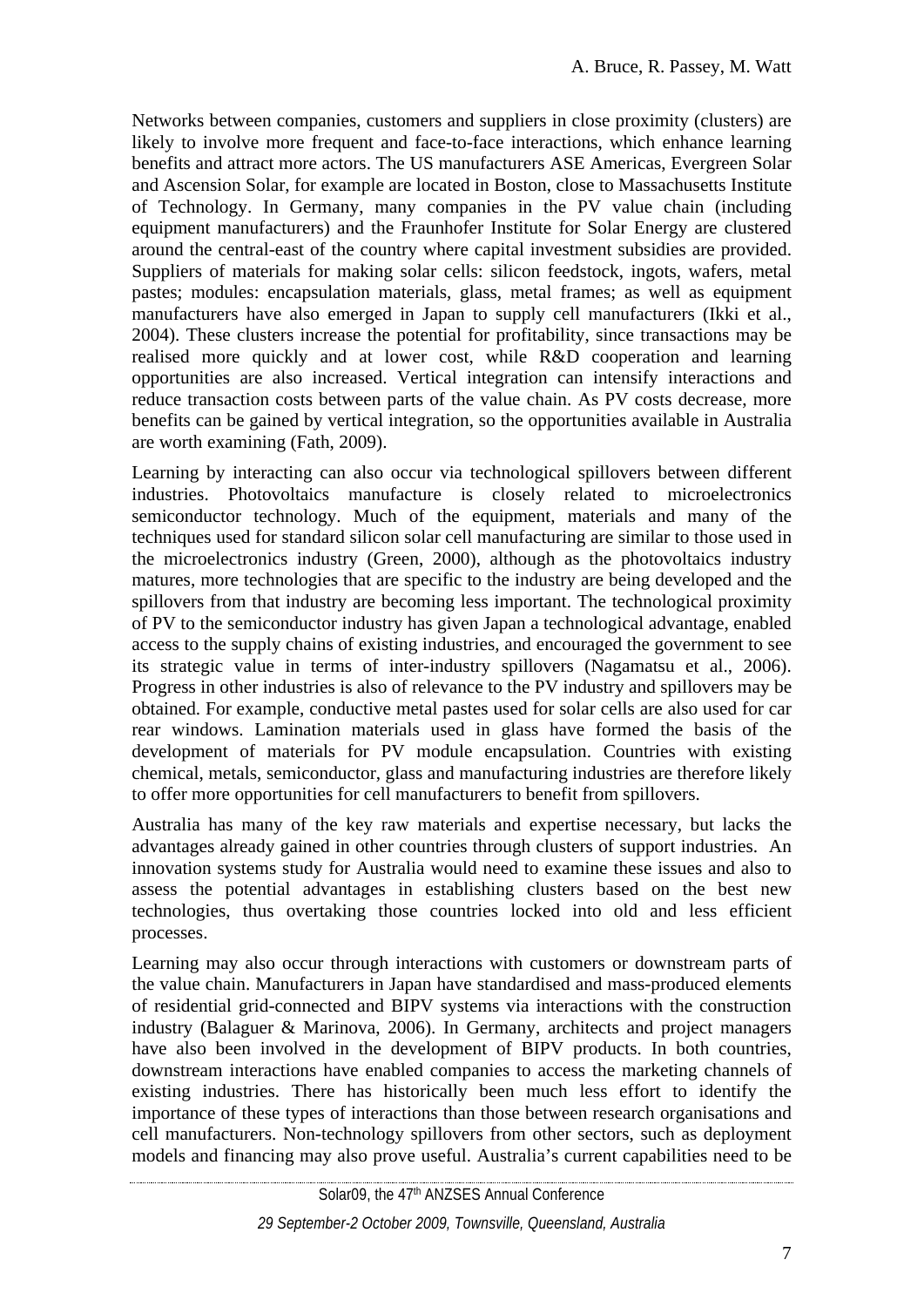examined in light of new PV products and markets, perhaps focussing on those aspects which differentiate the Australian market, and that of countries with similar infrastructure and climates, from those of Europe where much of the last innovation phase have occurred.

#### **Investment Opportunities and Incentives in the PV Industry**

Markets are the primary source of opportunities for enterprises to invest in production. Although markets for PV cells and modules are international, as are, to a lesser extent, markets for BOS, the existence of a local market, particularly if it is strongly supported by the government, is likely to influence investment decisions. Module manufacture follows markets, since it is commonly carried out close to market in order to avoid transportation costs, while long term government support signals a commitment to the industry and increases investor confidence in other parts of the value chain.

As noted in the introduction to this paper, Australia's market growth has not kept pace with developments in the leading countries. **Figure 2** compares the annual cell production with the annual PV sales in Australia, Germany, Japan and the USA. It is clear that market size is strongly correlated with investment in production. In countries such as the USA and Australia, which have not been able to grow local markets strongly and consistently, the development of the PV cell manufacturing industry has been stifled, even while there have been successful R&D activities. In general, measures that do not have long-term political certainty are less likely to encourage local investment. PV companies will instead take up short-term market opportunities, such as importing. The Japanese experience so far indicates that once the manufacturing industry is established, it no longer depends on local markets. Export industries can be accessed instead.



Sources: (IEA PVPS, 2006, 2007a, b, 2008; Maycock, 2006; Mints, 2006a; Schmela, 2005, 2006; Stryi-Hipp, 2006)

#### Figure 2: Cell Production and Market Size (MW/year) 1995-2005 in Australia (AUS), Germany (DEU), Japan (JPN) and the US (USA)

Although a local market is a necessary condition for a production industry to become established, the existence of a local market does not guarantee growth of a local manufacturing industry. For instance, quota and competitive tender approaches limit the size of the market, whereas the German feed in tariff and Japanese subsidy models do not, and may therefore provide more incentive for manufacturers to make the large and

<u> 1989 - Johann Harry Harry Harry Harry Harry Harry Harry Harry Harry Harry Harry Harry Harry Harry Harry Harry</u> Solar09, the 47<sup>th</sup> ANZSES Annual Conference

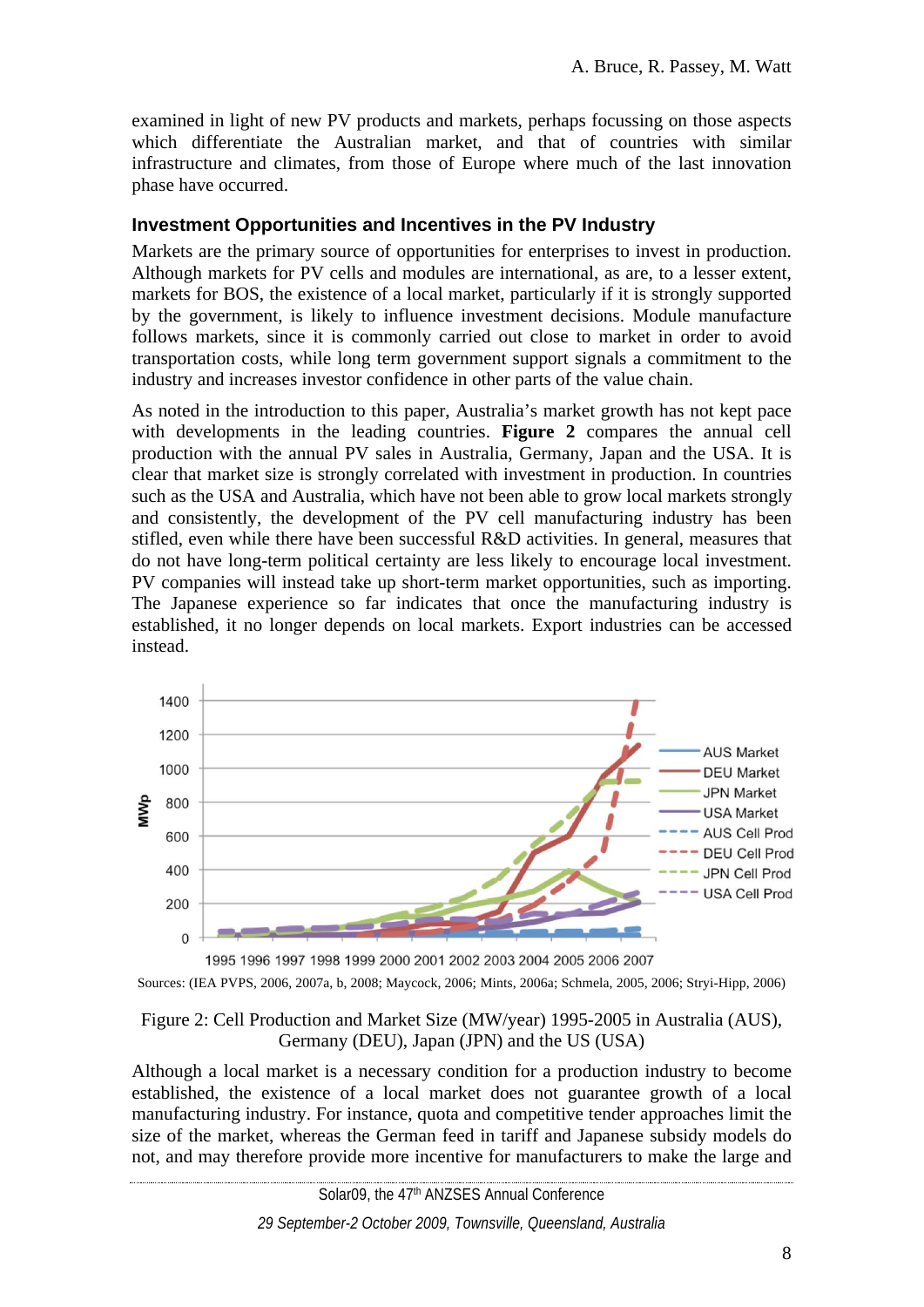long-term investments required. Australia's proposed new PV market programs support the 1.5 kW residential rooftop market via the proposed Solar Credit or REC multiplier and the very large (up to 250 MW) Solar Flagship projects. Neither program is long term or continuing and no support is available for the mid range 30-250 kWp market which has been the mainstay of the German and US markets.

Some market development programs explicitly favour locally owned companies. Local content rules employed in Germany, for example, have mandated a certain percentage of locally manufactured content in PV projects. Companies that wish to sell their product in such a market must transfer some of their manufacturing to the country. Other financial inducements to locate manufacturing in a particular place have included direct assistance for new capacity, tax concessions, R&D funding, finance for commercialisation, export assistance, import tariffs and local content rules. In East German economic development zones, state governments offer investment incentives of up to 50% of capital expenditure for new manufacturing facilities. Japan's government has provided direct subsidies for the establishment of manufacturing, bringing production costs and system prices down (Mints, 2006b).

BOS manufacturers, and particularly system integrators are well placed to serve local markets. Opportunities for further development of Australian stand-alone BOS and system expertise and development of local and export markets should be examined. Research could focus on the size of markets required to encourage BOS and systems manufacture, the manufacturing incentives Australia should employ, and whether they are different from those needed for cell and module manufacture.

Innovation systems, primarily through markets, must also provide incentives for both technological and institutional improvements in all phases of technology generation, production, diffusion and after-sales service if technologies and local industries are to become and remain competitive. Porter (1998) believes that as a driver of technological change, the size of domestic demand is less important than its character, since buyers that are sophisticated will pressure companies into innovation. Some market development policies will also be more effective at inducing companies to invest in innovation. Policies that reward electricity production, rather than investment in capacity may encourage good system performance. Since the introduction of feed in tariffs in some countries, as an alternative to capital grants, systems have been better maintained (IEA PVPS Task 2, 2007). Standards also regulate markets, while the information gained through monitoring can also be used to incentivise improvements.

## **Resources for the PV Industry**

The availability of resources, such as an appropriately skilled labour force, finance and low cost inputs to production are also likely to impact competitiveness and influence a company's decision to locate manufacturing in a particular country.  $1GW_p$  cell manufacturing plants are expected by 2010, at a cost of around US\$1 million per  $MW_p$ (Lüdemann, 2005; Solarbuzz, 2007). In order to operate at a competitive scale, new manufacturers will therefore need to raise significant finance to invest in such a facility. There is a shortage of personnel with industry specific technical expertise in the PV industry as the it rapidly expands. Australia has good education and training systems in place. High labour costs are likely to be a barrier to manufacture in Australia, but can be outweighed by the benefits of skilled personnel.

Solar09, the 47<sup>th</sup> ANZSES Annual Conference The cost of importing solar cell production equipment and materials into Australia, is estimated by Fath (2009) to add 2-3% to manufacturing costs. An innovation system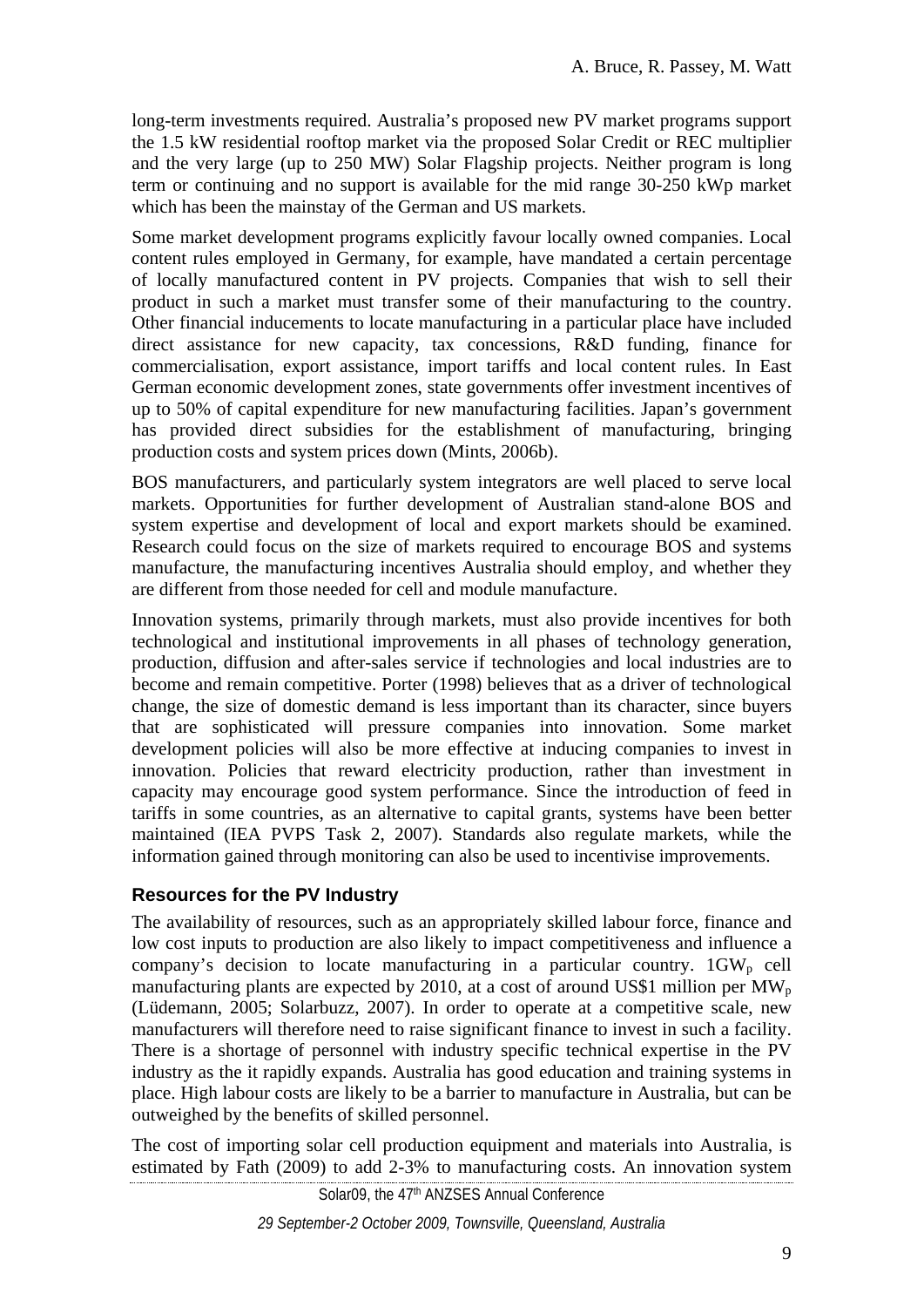study should consider whether the development of any supply industries is feasible for Australia in light of the impact on plant maintenance costs and yields of using imported production equipment. The main infrastructure requirement for PV manufacture is large amounts of cheap electricity, especially for silicon feedstock production. Although Australia can currently supply cheap coal generated electricity, carbon prices may increase the price of electricity in Australia in the long term, which should be taken into consideration in any assessment.

## **Legitimisation & the Establishment of Self-Sustaining Innovation Systems**

Policies and institutions are likely to favour existing technologies, because of the path dependence of institutional change and the influence of vested interests in those entrenched technologies. Political acceptance or legitimisation of PV as a suitable or significant technology may be necessary to achieve suitable institutional arrangements to facilitate the growth of markets and to work to ensure the availability of resources required by the industry.

Countries that have had success in this respect include Japan and Germany. The Japanese government has driven the legitimisation process for PV, recognising its strategic importance in the context of its energy policy, particularly in relation to energy security, economic efficiency and harmony with the environment (Jäger-Waldau, 2006). The PV industry is also valued as an emerging industry to replace the shrinking heavy machinery industry and as a 'key industry' because of its interdisciplinary nature and the potential for spillovers with other technologies. In Germany, legitimisation occurred through political pressure from green groups, some of which were integrated into the political structure, and community support for renewable energy deployment (Jacobsson *et al.*, 2002). Both countries have limited indigenous energy resources.

In the US, despite large R&D investments and one of the largest markets in the world for many years, the technology had, until recently not been accepted politically as a viable future option, but the US is now emerging as a major player in the renewable energy industry with the Obama government's support for green jobs as part of the US's economic stimulus package, combined with a renewed attempt at reducing US dependence on imported energy. In Australia, one of the pioneer countries in the use of photovoltaic technology, and the home of one of the world's leading research organisations, photovoltaics has also struggled for acceptance. In both these countries, the public conversation has been one of climate change denial and emphasis on the importance of keeping energy costs low. The low cost of electricity from fossil fuels in Australia and most US states, and the strong political support for economically powerful fossil fuel industries has also hampered the perception of the renewable energy industries. Neither country has been able to build the confidence of manufacturers to invest heavily in the past decade, since market support has been piecemeal, inadequate and uncertain, and without an observable political commitment to long term renewable energy development.

In Germany and Japan the market expansion facilitated learning by doing in manufacture, investment in upstream and downstream parts of the value chain and learning by interacting. A 'virtuous circle' of learning was observed, as market growth encouraged learning investments independently of publicly funded R&D, further bringing down costs and expanding markets. New entrants were also encouraged by the market growth, bringing further knowledge, resources and links to new market segments, such as BIPV. As the number of entrants has grown, the legitimisation of the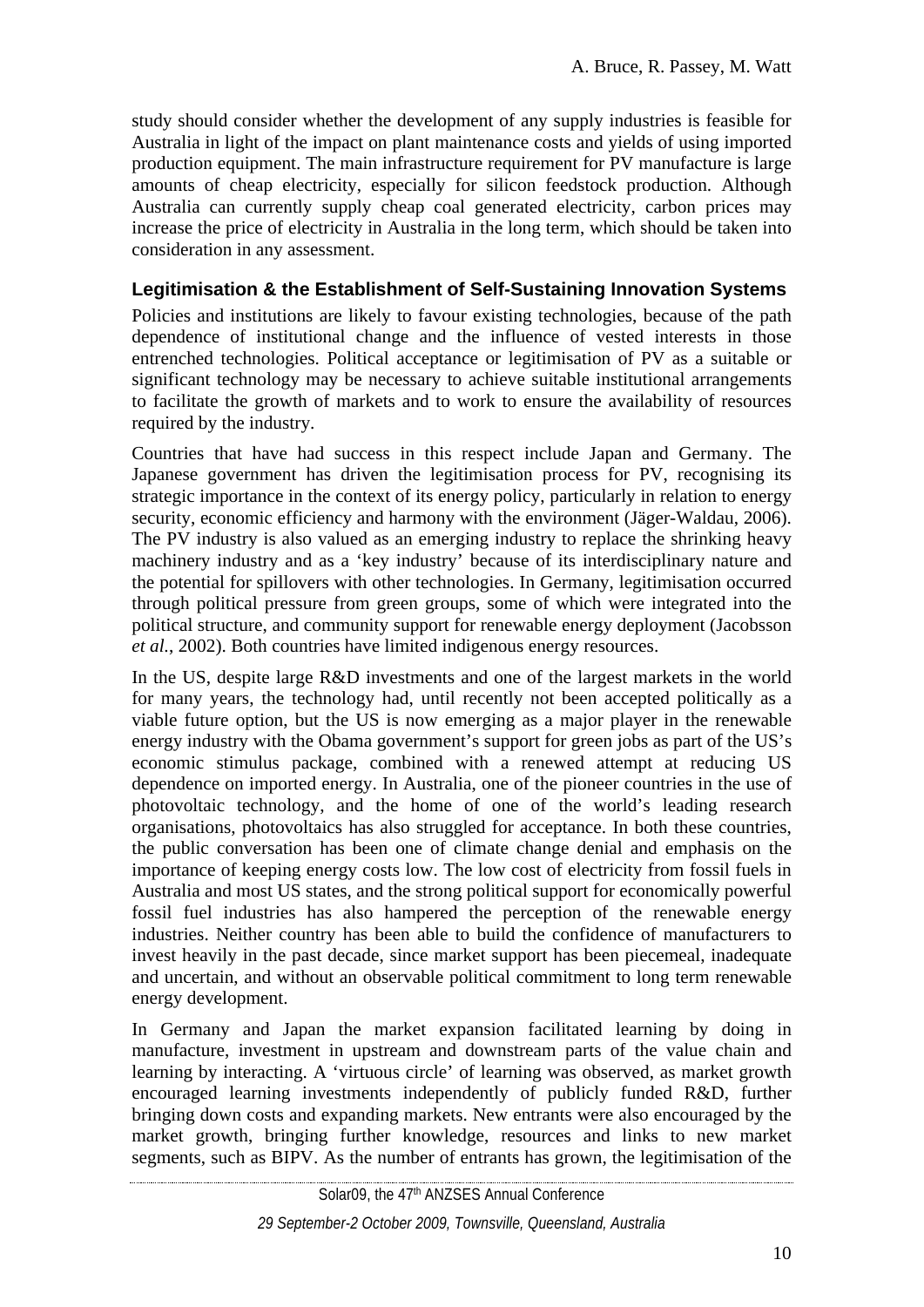technology and political pressure has further increased. The actors and their networks, and the virtuous economic circles, work for the survival of the innovation system, and the government support it depends on.

Learning occurs not only in manufacturing, but also by strengthening the supporting infrastructure, networks and institutions. More information about the technology is disseminated and the technology is legitimised. Standards and testing facilities establish the quality and reliability of the product and build consumer confidence, since customers can differentiate between good and poor quality products. Customers also benefit from increasing returns to adoption, such as better system maintenance as more people use PV, potentially increasing the price people may be willing to pay. Banks in Germany, for example now readily offer finance for PV investments, since the return on the investment is predictable.

### **CONCLUSIONS FROM THE SCOPING STUDY & GAPS IN THE KNOWLEDGE**

The literature reviewed in this paper provides an industry-wide view of sources of innovations and cost reductions, and indicates some of the national-level factors that influence the success of PV companies within countries. Most of the data available on innovation pertains to the cell manufacturing industry. A greater understanding of the other industry sectors, such as BOS manufacture, distribution and installation are necessary in order to develop a national PV comprehensive strategy.

Australia has not managed to maintain its early lead in PV manufacture and deployment. However, the PV industry is young, developing fast and offers opportunities for innovation at various levels. A more detailed study of the Australian PV and RE innovation system is suggested which can be used to identify and capitalise on Australia's strategic advantages in the PV innovation system and to suggest appropriate institutional changes and where resources should be invested in order to create an innovative and therefore competitive and sustainable photovoltaics industry. Local innovation would also allow local enterprises to take advantage of specific local market opportunities and solve local problems.

## **REFERENCES**

- Andersson, B.A. and Jacobsson, S. (2000), *Monitoring and assessing technology choice: the case of solar cells*, Energy Policy, 28 (14), p 1037.
- Arrow, K. (1962), *The economic implications of learning by doing*, The Review of Economic Studies, 29 (3), pp 155-173.
- Balaguer, A. and Marinova, D. (2006), *Sectoral Transformation in the Photovoltaics Industry in Australia, Germany and Japan: Contrasting the Co-evolution of Actors, Knowledge, Institutions and Markets*, Prometheus, 24 (3).
- Dosi, G. (1982), *Technological paradigms and technological trajectories : A suggested interpretation of the determinants and directions of technical change*, Research Policy, 11 (3), pp 147-162.
- Dosi, G. (1988), *Sources, procedures and microeconomic effects of innovation*, Journal of Economic Literature, 26 (3), pp 1120-1171.
- Edquist, C. (1997), *Systems of innovation : technologies, institutions, and organizations*, Pinter, London ; Washington.
- Fath, P. (2009), *Potential for High Volume PV Manufacture in Australia*, Seminar on High Volume PV Manufacture in Australia, UNSW, Sydney, May 21st 2009.

Solar09, the 47<sup>th</sup> ANZSES Annual Conference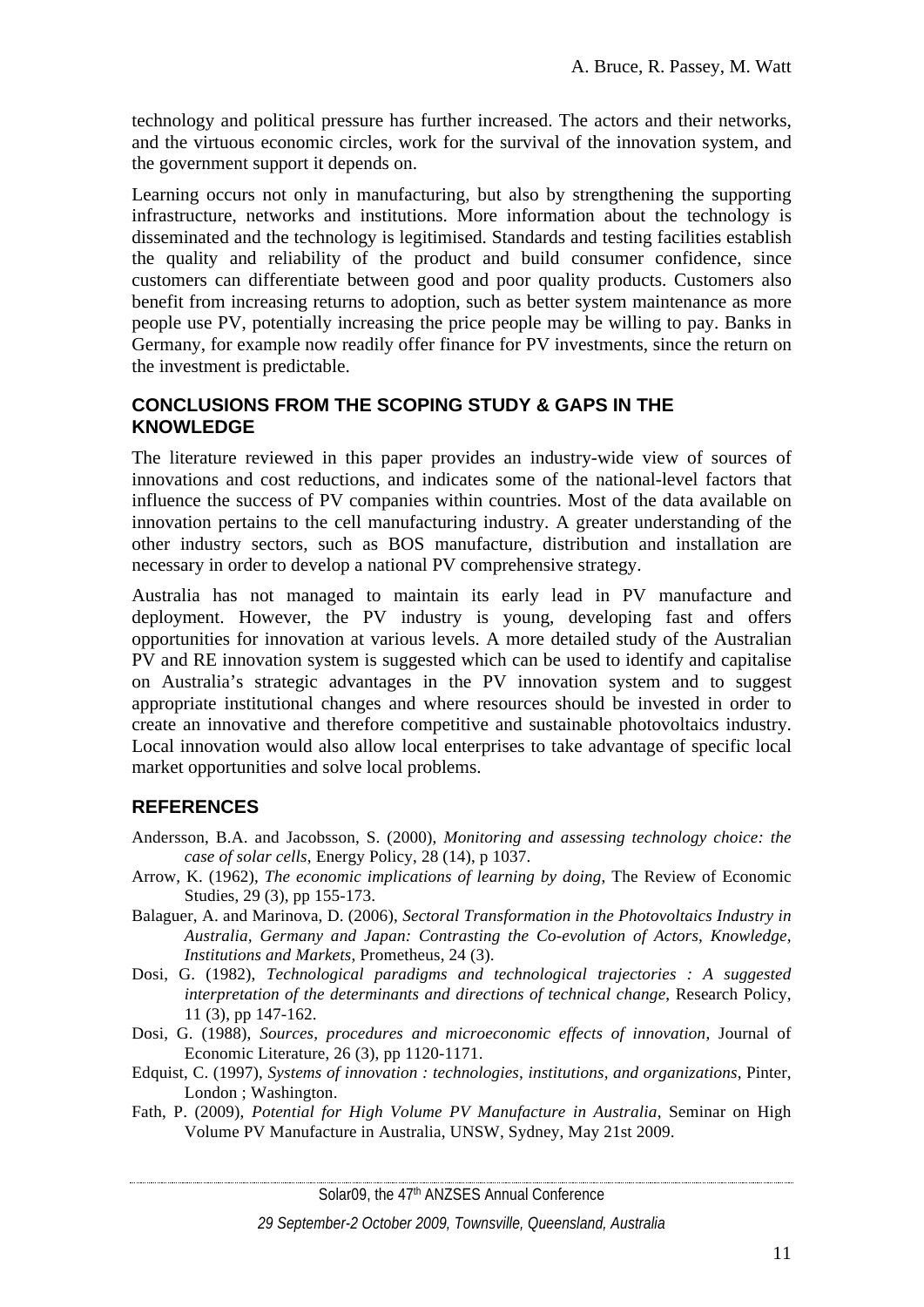- Foxon, T.J., Gross, R., Chase, A., Howes, J., Arnall, A. and Anderson, D. (2005), *UK innovation systems for new and renewable energy technologies: drivers, barriers and systems failures*, Energy Policy, 33 (16), pp 2123-2137.
- Green, M.A. (2000), *Photovoltaics: technology overview*, Energy Policy, 28 (14), pp 989-998.
- Hirshman, W.P., Hering, G. and Schmela, M. (2007), *Gigawatts the measure of things to come: Market survey on global solar cell and module production in 2006*, Photon International (March 2007), pp 136-166.
- IEA PVPS (2006), *IEA Photovoltaic Power Systems Programme International Statistics*.
- IEA PVPS (2007a), *Australia Country Information*.
- IEA PVPS (2007b), *Germany Country Information*.
- IEA PVPS (2008), *Trends in photovoltaic applications. Survey report of selected IEA countries between 1992 and 2007*, *Report IEA-PVPS T1-17:2008*, International Energy Agency PVPS Task 1.
- IEA PVPS Task 1 (1999), *IEA survey of trends in photovoltaic power applications 1992-1998*, *Report IEA-PVPS 1-07:1999*, International energy Agency Photovoltaic Power Systems Programme.
- IEA PVPS Task 2 (2007), *Cost and Performance Trends in Grid-Connected Photovoltaic Systems and Case Studies*, *IEA-PVPS T2-06:2007*, International Energy Agency Photovoltaic Power Systems Programme.
- Ikki, O., Ohigashi, T., Kaizuka, I. and Matsukawa, H. (2004), *Overview of PV Activities in Japan: Current status and future prospects*, 19th European Photovoltaic Solar Energy Conference, Paris, France, 7-11 June 2004.
- Jacobsson, S., Andersson, B.A. and Bångens, L. (2002), *Transforming the energy system the evolution of the German technological system for solar cells*, *SPRU Electronic Working Paper Series Paper No 84*, Science and Technology Research, University of Sussex, Brighton, U.K.
- Jacobsson, S. and Bergek, A. (2004), *Transforming the energy sector: the evolution of technological systems in renewable energy technology*, Ind Corp Change, 13 (5), pp 815-849.
- Jacobsson, S. and Lauber, V. (2006), *The politics and policy of energy system transformation- explaining the German diffusion of renewable energy technology*, Energy Policy, 34 (3), pp 256-276.
- Jäger-Waldau, A. (2006), *Research, Solar Cell Production and Market Implementation of Photovoltaics*, *PV Status Report*, European Commission.
- Koot, E. (2008), *The Global PV Market: fasten your seatbelts. Analyses of market demand to 2010*, Solar Plaza.com.
- Lüdemann, R. (2005), *Experience and Expectation of Silicon Solar Cell Mass Production Requirements for Next Generation Equipment*, 1st International Advanced Photovoltaic Manufacturing Technology Conference, Munich, Germany, April 13th.
- Lundvall, B. (1992), *National systems of innovation : towards a theory of innovation and interactive learning*, Pinter Publishers; St. Martin's Press, London, New York.
- Masini, A. and Frankl, P. (2003), *Forecasting the diffusion of photovoltaic systems in southern Europe: A learning curve approach*, Technological Forecasting and Social Change, 70 (1), p 39.
- Maycock, P.D. (2006), *PV cell production data*, PV News (March).

- Mints, P. (2006a), *PV The story so far*, Refocus, November/December 2006, pp 32-36.
- Mints, P. (2006b), *PV in the US: Where is the market going and how will it get there?*, Renewable Energy World (September 2006).
- Nagamatsu, A., Watanabe, C. and Shum, K.L. (2006), *Diffusion trajectory of self-propagating innovations interacting with institutions--incorporation of multi-factors learning function to model PV diffusion in Japan*, Energy Policy, 34 (4), pp 411-421.
- Nelson, R.R. and Winter, S. (1982), *An Evolutionary Theory of Economic Change*, Harvard University Press, Cambridge, U.S.A.

Solar09, the 47<sup>th</sup> ANZSES Annual Conference